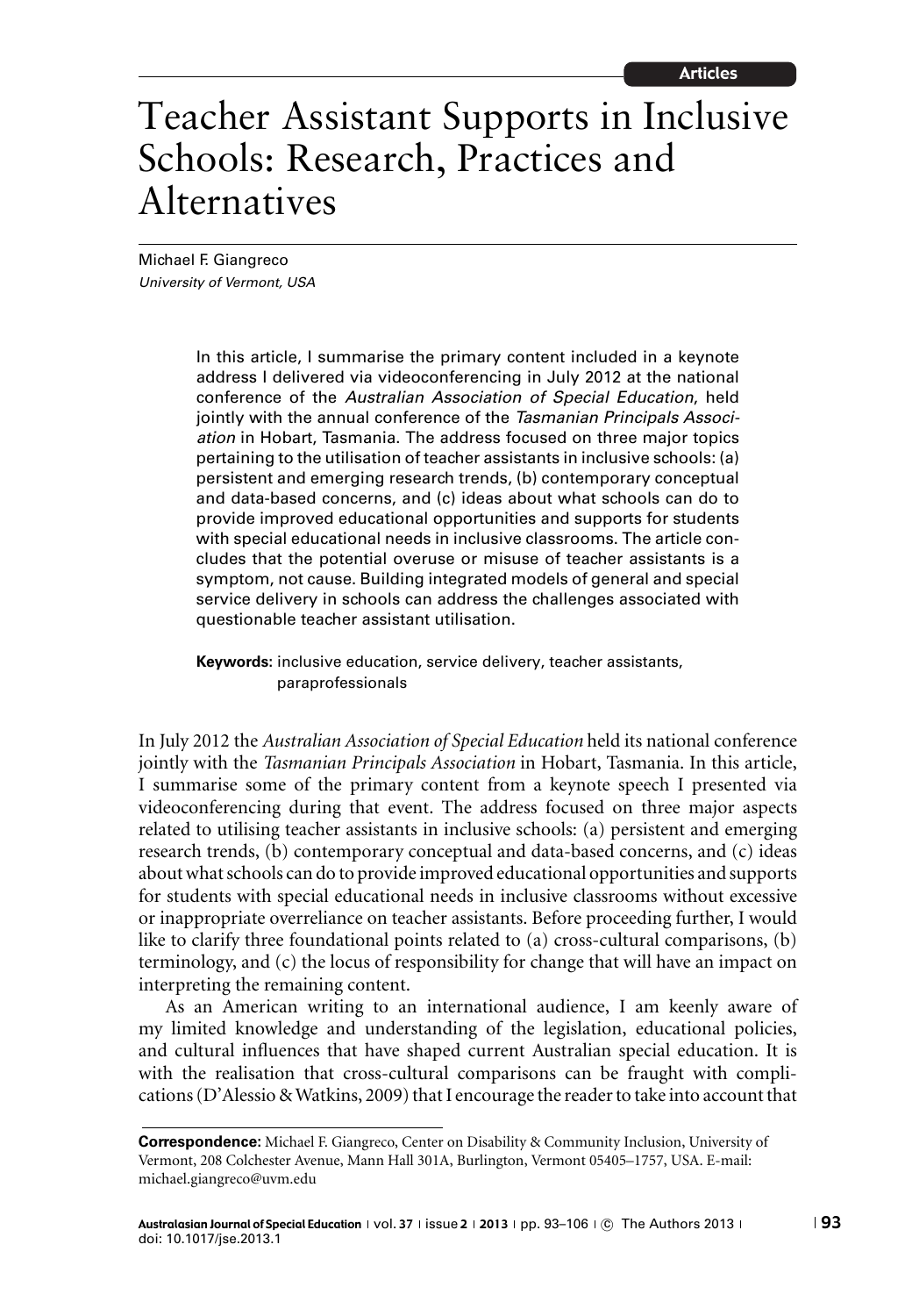the points summarised in the following pages are based primarily on research and practices in the United States (US) and to a lesser extent other western countries. Since recent literature suggests that Australia encounters many of the same issues as the US pertaining to teacher assistants (Australian Association of Special Education, 2007; Bourke, 2009; Bourke & Carrington, 2007; Butt & Lowe, 2012; Howard & Ford, 2007; Shaddock, Nielsen, Giorcelli, Kilham, & Hoffman-Raap, 2007), I am relying on the reader to determine relevant connections between the presented information and their potential implications in Australian schools or those in other countries.

Second, the international literature refers to personnel who help teachers by a wide range of terminology (e.g., teacher aides, paraprofessionals, paraeducators, learning support assistants). Throughout this article the term *teacher assistant* (rather than *teaching assistant)*is used because in all the cases we have identified around the world these individuals always *assist teachers*, although not exclusively or necessarily with *teaching* (Giangreco & Doyle, 2007; Giangreco, Doyle, & Suter, in press).

Third, the content presented in the following sections raise concerns about some current practices as conceptually and educationally unsound, or, at best, questionable. While I do intend to challenge the appropriateness and value of some current practices associated with teacher assistant utilisation, my message should not be construed as (a) blaming teacher assistants for our current predicaments, (b) calling for a reduction in their numbers without putting in place thoughtful alternatives that are supportive to students and service providers, or (c) suggesting that changes associated with their utilisation are primarily their responsibility. To the contrary, teacher assistants are not at fault or responsible for existing shortfalls in school service delivery; that responsibility lies collectively with those who are accountable for ensuring appropriate education for all students (e.g., government education officials, community school board members, school administrators, special educators, teachers). Like nearly everyone who has worked in special education, I recognise the many contributions that teacher assistants can and do make in our schools when they are deployed wisely. The overarching problem suggested in the professional literature (Giangreco, 2010; Giangreco, Edelman, Broer, & Doyle, 2001; Giangreco, Suter, & Doyle, 2010; Rutherford, 2012; Webster et al., 2010) is that too often teacher assistants are not used wisely in inclusive classrooms, but rather metaphorically as a bandaid for an injury that at the least requires stiches and possibly major surgery; no bandaid, regardless of size or type, will meet the need.

### *Persistent and Emerging Research Trends*

Internationally, the utilisation of teacher assistants to support the education of students with disabilities has reportedly increased in several western countries (e.g., Australia, Canada, Finland, Germany, Iceland, Ireland, Malta, United Kingdom [UK], US; Blatchford et al., 2011; Bourke, 2009; Giangreco & Doyle, 2007; Giangreco et al., in press; Logan, 2006). Reliance on teacher assistants is considered by many a necessary mechanism to support inclusive education. Problematically, teacher assistants have become almost exclusively *the way*, rather than *a way*, to support students with disabilities in general education classrooms, especially those with severe or low-incidence disabilities (e.g., autism, intellectual disabilities, behaviour disorders, multiple disabilities; Giangreco & Broer, 2007).

Although US states that include the highest percentage of their students with disabilities in general education classrooms tend to rely more on teacher assistants (Giangreco, Hurley, & Suter, 2009), a closer look at one state highlights an interesting phenomenon (Giangreco, Smith, & Pinckney, 2006). Vermont is a northeastern state with a long history of inclusive educational reforms and efforts. Throughout the 1990s, Vermont's placement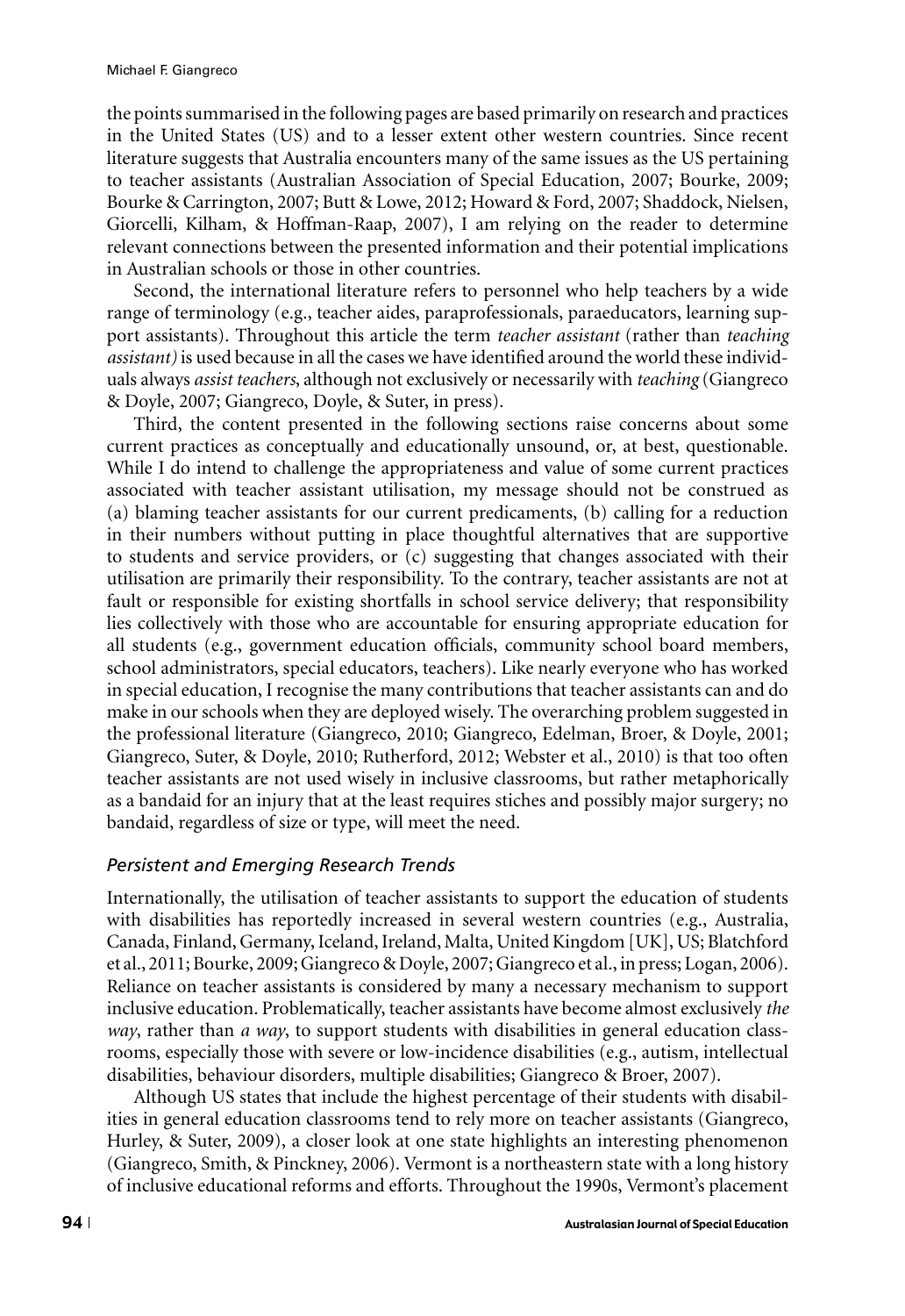of students with disabilities (ages 6–21) in general education classes (at least 80% of the time) fluctuated annually between approximately 82% and 88%. By 2004, the percentage of students with disabilities in Vermont who were placed in general education had declined to 76.54% (and dropped to as low as to 70% in 2007 and 2008). During this time, the number of special education teacher assistants in Vermont rose from 1186 to as high as 3462 in 2005. When adjusted to account for changes in population, the ratio of special education teacher assistants to students receiving special education in Vermont had changed from approximately 1:9 to 1:4 during that period. It is notable that paraprofessional utilisation in Vermont has steadily risen despite the fact that the percentage of students with disabilities included in general education classes has declined by nearly 20 percentage points from its historic high point; therefore inclusion of students with disabilities does not explain the substantial increase in teacher assistant utilisation.

While teacher assistants engage in a wide variety of duties (e.g., clerical, personal care, social/behavioural support, supervision of students), their roles have become increasingly instructional over time (Carter, O'Rourke, Sisco, & Pelsue, 2009; Fisher & Pleasants, 2012; Giangreco & Broer, 2005; Groom & Rose, 2005; Riggs & Mueller 2001). Current literature suggests that when teacher assistants are utilised to support instruction a basic set of foundational practices should be in place (Causton-Theoharis, Giangreco, Doyle, & Vadasy, 2007). First, any potential instruction provided by teacher assistants should be supplemental, not primary or exclusive. Second, teacher assistants should be working from professionally prepared plans developed by teachers or special educators based on evidence-based approaches, thus not putting teacher assistants in the inappropriate role of making pedagogical decisions. Third, teacher assistants should be trained to implement these teacher-developed plans with procedural fidelity. Fourth, teacher assistants should be trained to constructively manage and respond to challenging student behaviours that might arise during instruction. Fifth, teacher assistants should receive ongoing monitoring and supervision from qualified professionals — not be left to fend for themselves. In addition to supplemental instructional roles, teacher assistants can undertake valuable noninstructional roles that allow teachers and special educators more time to work directly with students and collaborate with each other.

While these practices seem logical and desirable, the literature repeatedly suggests that they are the exception rather than the norm (Giangreco, Suter, & Doyle, 2010, Rutherford, 2011;Webster et al., 2010). There are mixed research findings about the success of training teacher assistants. Some recent research reports that teacher assistants can be effectively trained to undertake a variety of academic and social tasks that result in positive student outcomes (Bingham, Spooner, Browder, 2007; Causton-Theoharis & Malmgren, 2005; Devlin, 2005; Malmgren, Causton-Theoharis, & Trezek, 2005; McDonnell, Johnson, Polychronis, & Risen, 2002; Quilty, 2007). Yet other observations of teacher assistants involved in instruction suggest that they may have difficulty implementing interventions with fidelity (Tompkins et al., 2012) and are prone to engaging in instructionally unhelpful behaviours (e.g., offering inaccurate or confusing information or correction, supplying answers, more focused on task completion than conceptual understanding; Rubie-Davies, Blatchford, Webster, Koutsoubou, & Bassett, 2010). A key overall finding from a largescale, longitudinal study in the UK (Blatchford, Russell, & Webster, 2011; Webster et al., 2010) reported consistently negative relationships between the amount of support from teacher assistants and pupils' academic progress (i.e., English, maths, science) that was not accounted for by pupil characteristics (e.g., special educational needs status). As stated at the outset, this is not meant to blame teacher assistants; they are not trained teachers and should not be expected to function interchangeably as if they were teachers.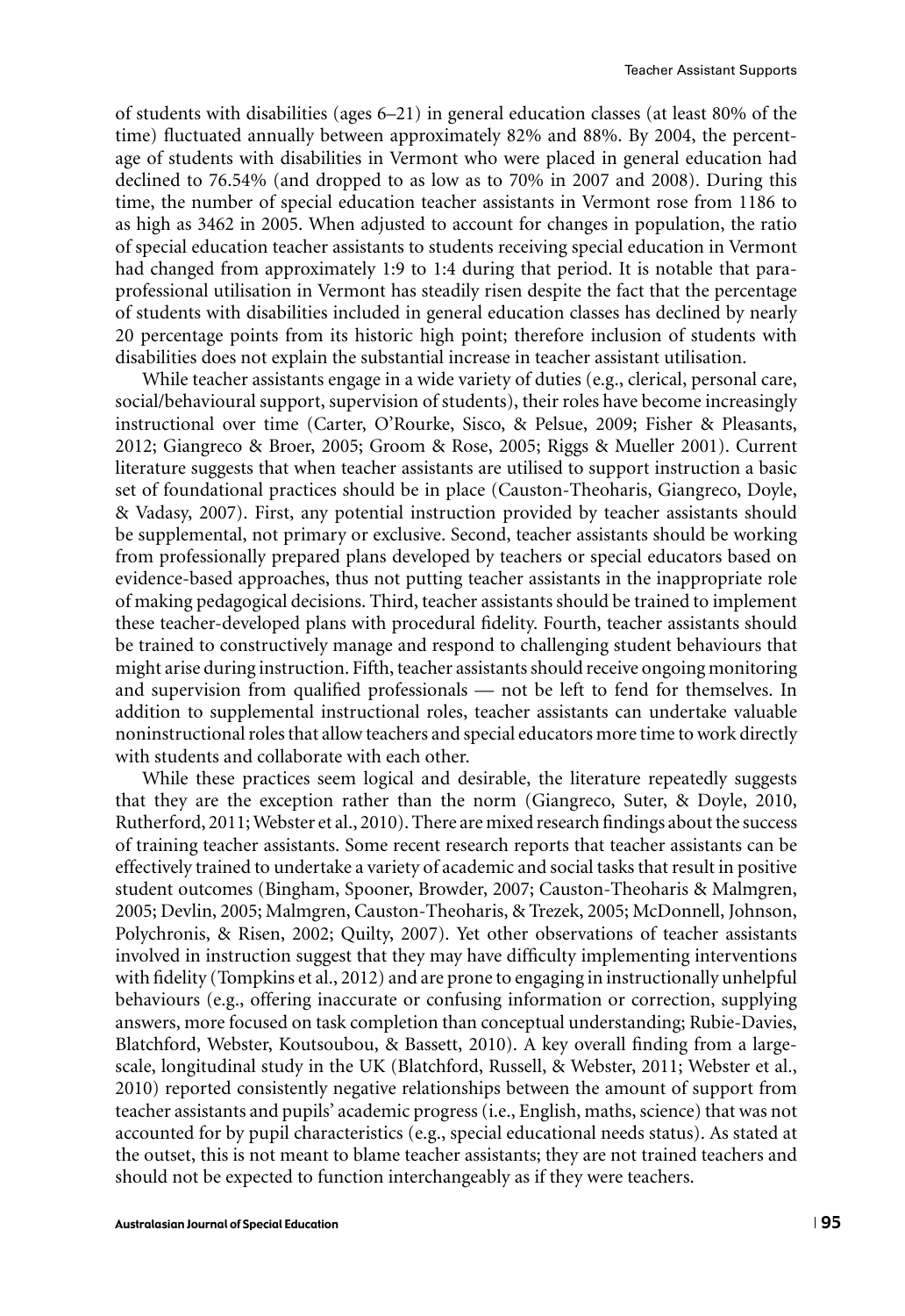From the 1970s to the present day, a series of longstanding issues have been persistently reported in the professional literature. Chief among these include (a) the need to improve working conditions (e.g., pay, perceived respect, orientation, career ladders); (b) lack of role clarity; (c) inadequate skill levels and training commensurate with identified roles; and (d) inadequate supervision (French, 2001; Ghere & York-Barr, 2007; Giangreco, Suter, & Doyle, 2010; Tillery, Werts, Roark, & Harris, 2003; Wallace, Shin, Bartholomay, & Stahl, 2001). Although not stated explicitly, the persistent focus on these topics seems to infer that if we just treated teacher assistants better, clarified their roles, and provided appropriate training and supervision, many problems would be solved. While these are all worthy aims, a closer analysis suggests that they may be necessary but not sufficient actions to support students with special educational needs in inclusive settings.

Well-intended training of teacher assistants can inadvertently lead to a 'training trap' (Giangreco, 2003, p. 51). This occurs when professionals unadvisedly relinquish ever more instructional responsibility for students with disabilities to teacher assistants based on those assistants receiving virtually any, even a scant, amount or level of training and then reasoning, 'Now they are trained!' In a conceptual analysis of teacher assistant instructional roles, Giangreco and Broer (2003) described six possible scenarios for their utilisation as a 'conundrum' (p. 3), because whichever path is chosen represents a different type of problem:

- 1. Teacher assistants report *ambivalence or feeling exploited* when asked to do teacher-type work for substantially lower compensation.
- 2. It can be *inconsistent with education laws* and regulations (not to mention ethical practices) if inadequately trained or underqualified personnel are allowed to instruct students.
- 3. Teacher assistants report feeling *disrespected* if their capabilities are not recognised and utilised, potentially leading to low morale and turnover.
- 4. Teacher assistants, especially those who have a college or university degree or who are certified teachers functioning in assistant roles, report feeling *frustrated* if they are not expected or allowed to engage in higher-level duties, such as instructing students.
- 5. As schools scrutinise costs, they typically do not want to pay higher than traditional wages unless an employee is engaging in higher-level duties. So some schools consider it to be *ineffective budgeting of resources* to pay teacher assistants more without evidence that assigning them higher-level duties is resulting in better student outcomes or other benefits.
- 6. If schools extend teacher assistant models by providing more extensive training and paying them commensurately more for engaging in higher-level instructional duties, it may result in *questionable personnel utilisation*. As the gap between teacher assistant and special education teacher compensation decreases, at what point does it make more sense to simply hire additional fully qualified teachers or special educators?

A series of studies in the US have highlighted an emerging set of key school and special education service delivery variables that are closely interrelated with, and contribute to, the conundrum scenarios previously mentioned (Giangreco & Broer, 2005, 2007; Giangreco, Broer, & Suter, 2011; Giangreco et al., 2009; Giangreco, Suter, & Hurley, 2011). For example, research in inclusive schools indicates that teacher assistants are increasingly being assigned in a one-to-one format to students who have disabilities; approximately half of all special education teacher assistants in sampled schools in Vermont are assigned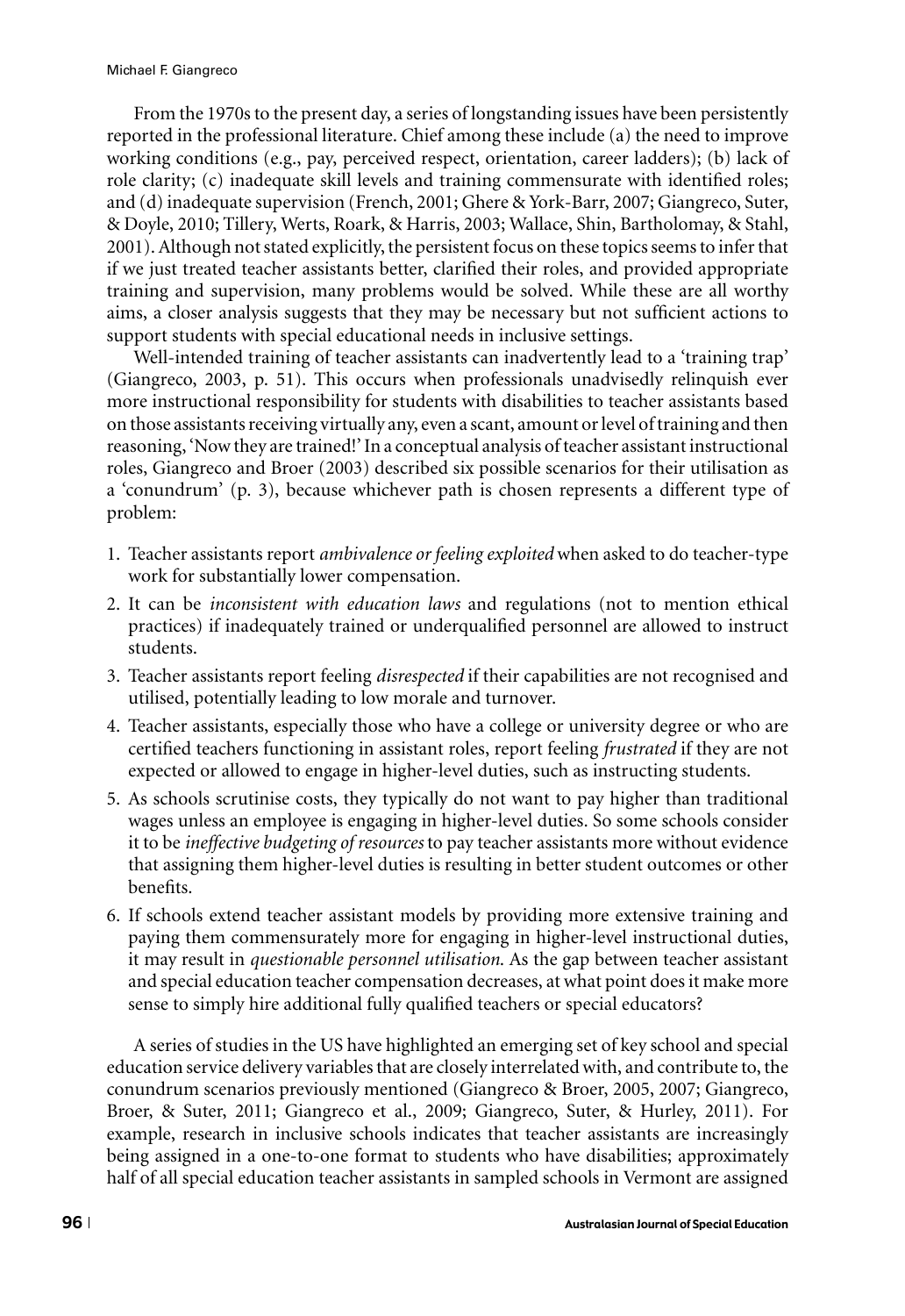one to one. On average, special educators (a) spend a smaller percentage of their time in instruction than do the teacher assistants they supervise, (b) spend about three-quarters of their instructional time outside the general classroom in homogeneous (special needs students only) pullout service provision, and (c) provide only about 2% of their time to each of the teacher assistants they are assigned to supervise. In the US, about half the states employ more special education teachers than teacher assistants. But many of states that include a higher percentage of students with disabilities in general education classes have more teacher assistants than special education teachers, often 1.5 to 2.5 times as many. Within a relatively more inclusive state like Vermont, nearly all of the schools employ more teacher assistants than special education teachers— on average more than 3 times as many. It is not unusual to find schools with 5 to 8 times as many teacher assistants as special education teachers. Each of these data points, and others to be shared in the subsequent section, represent persistent and emerging challenges to providing effective supports for students with the full range of disabilities within general education classrooms.

### *Contemporary Conceptual and Data-Based Concerns*

Metaphorically, teacher assistant issues (e.g., burgeoning numbers, appropriate roles, training needs, supervision) might be considered like the *tip of an iceberg* (Giangreco, Broer, & Edelman, 1999); it is the relatively small, visible part that can be seen above the waterline. This is not the piece of the iceberg that should be considered worrisome. It is what that tip is connected to, namely it is the more difficult to see vast bulk of the iceberg below the surface that has the potential to sink the ship. The bulk below the surface represents the large number of interrelated organisational and practice issues that may lead schools to become inappropriately overreliant on teacher assistants (e.g., class size, teaching formats, caseload size and parameters, staffing ratios, inadequate collaboration and coordination between general and special education, team member roles, insufficient teacher engagement with students who have disabilities). This section highlights a few key conceptual and data-based concerns facing students, their families, and service providers.

### *Least Qualified Personnel*

One of those most fundamental conceptual and practical problems associated with the heavy reliance on teacher assistants to support the academic and social needs of students with disabilities is the simple truth that we are assigning the least qualified personnel to students who present the most complex learning challenges (Brown, Farrington, Knight, Ross, & Ziegler, 1999; Rutherford, 2011). Data from schools in Vermont indicates that special education teacher assistants deliver more than three-quarters of special education instruction, with less than a quarter by special education teachers or other related professionals, such as speech-language pathologists (Giangreco, Suter, & Hurley, 2011; Suter & Giangreco, 2009). This phenomenon is readily explained by the facts that (a) there are many more teacher assistants than special education teachers, and (b) on average the assistants spend a greater percentage of their time in instruction. Nearly 70% of these teacher assistants have reported that they make curricular and instructional decisions without professional oversight (Giangreco & Broer, 2005). This is not surprising, given the small amount of available supervision they receive, and further highlights the interrelatedness of multiple service delivery variables on practice. Not only do such approaches defy logic that typically would be applied to students without disabilities, it presents serious equity concerns for students with disabilities, and calls into question whether such assignment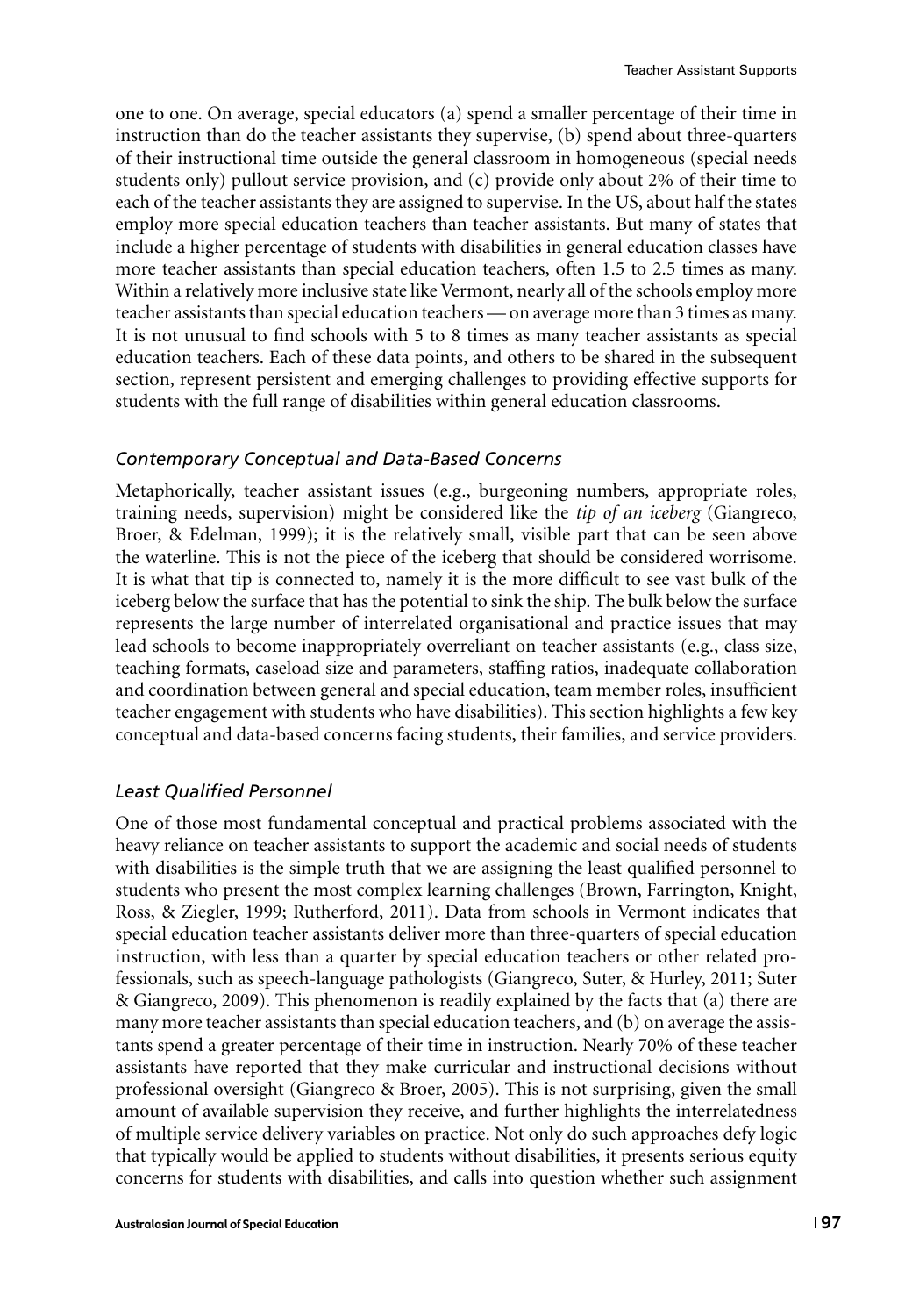reflects the devalued status of some students with disabilities disguised in a cloak of helping.

## *Excessive Proximity*

Descriptive research has documented that the seemingly well-intended assignment and excessive proximity of a teacher assistant to a student with a disability can lead to a wide range of inadvertent detrimental effects such as (a) separation from classmates, (b) unnecessary dependencies, (c) interference with teacher engagement, (d) interference with peer interactions, (e) insular relationships between students and teacher assistants, (f) stigmatisation, (g) limited access to competent instruction, (h) loss of personal control by students with disabilities, (i) loss of gender identity, and (j) risk of being bullied (Broer, Doyle, & Giangreco, 2005; Carter, Sisco, Brown, Brickham, & Al-Khabbaz, 2008; Giangreco, 2010; Giangreco, Boer, & Edelman, 2001; Giangreco, Edelman, Luiselli, & MacFarland, 1997; Hemmingsson, Borell, & Gustavsson, 2003; Malmgren & Causton-Theoharis, 2006; Marks, Schrader, & Levine, 1999; Skar & Tamm, 2001). Over 46% of ¨ teacher assistants in one study indicated that some of their students with disabilities communicated, via their language or behaviour, that they find supports provided by assistants to be unwanted (Giangreco & Broer, 2005). Even the small set of studies that have reported positive or mixed results about the close proximity of teacher assistants (Tews & Lupart, 2008; Werts, Zigmond, & Leeper, 2001; Young, Simpson, Myles, & Kamps, 1997) have acknowledged concerns such as interference with peer interactions and dependence.

## *Special Educator Caseload Challenges*

Given the international shift away from self-contained special classes toward placement of students with a full range of disabilities in regular education classes, the roles of special educators have changed and expanded (Giangreco, Carter, Doyle, & Suter, 2010; Giangreco, Suter, & Graf, 2011). Simultaneously, service delivery models that effectively incorporate special education supports within general education classes have not necessarily kept pace, resulting in some cases of less than optimal use of resources and potentially inadequate support for both students and teachers. The response to these challenges should not be to revert to special classes, but rather to adjust service delivery practices and personnel utilisation to match more inclusive educational contexts. Since special educators represent a key mechanism to operationalise increasingly inclusive educational opportunities for students with disabilities, better understanding of their roles, caseloads, and working conditions is vital to improving services.

The responsibilities of special educators working in general education classrooms have extended beyond direct instruction of students with disabilities to also include consultative and co-teaching roles. Instead of being based in a separate classroom, many contemporary special educators are on the move, spending varying amounts of their time in multiple general education classrooms. In part, this means (a) the number of teachers with whom they collaborate has increased, (b) depending on the range of grades they cover so has the breadth of general education curriculum they must be prepared to support, and (c) their availability to supervise the work of teacher assistants has been decreased.

Additionally, with contemporary initiatives such as response to instruction (RtI), special educators are increasingly being asked to proactively provide instructional supports for students with special educational needs or those who are considered at risk in an effort to assist them without needing to be identified as having a disability (Council for Exceptional Children, 2008). In the Vermont schools studied, special educators not only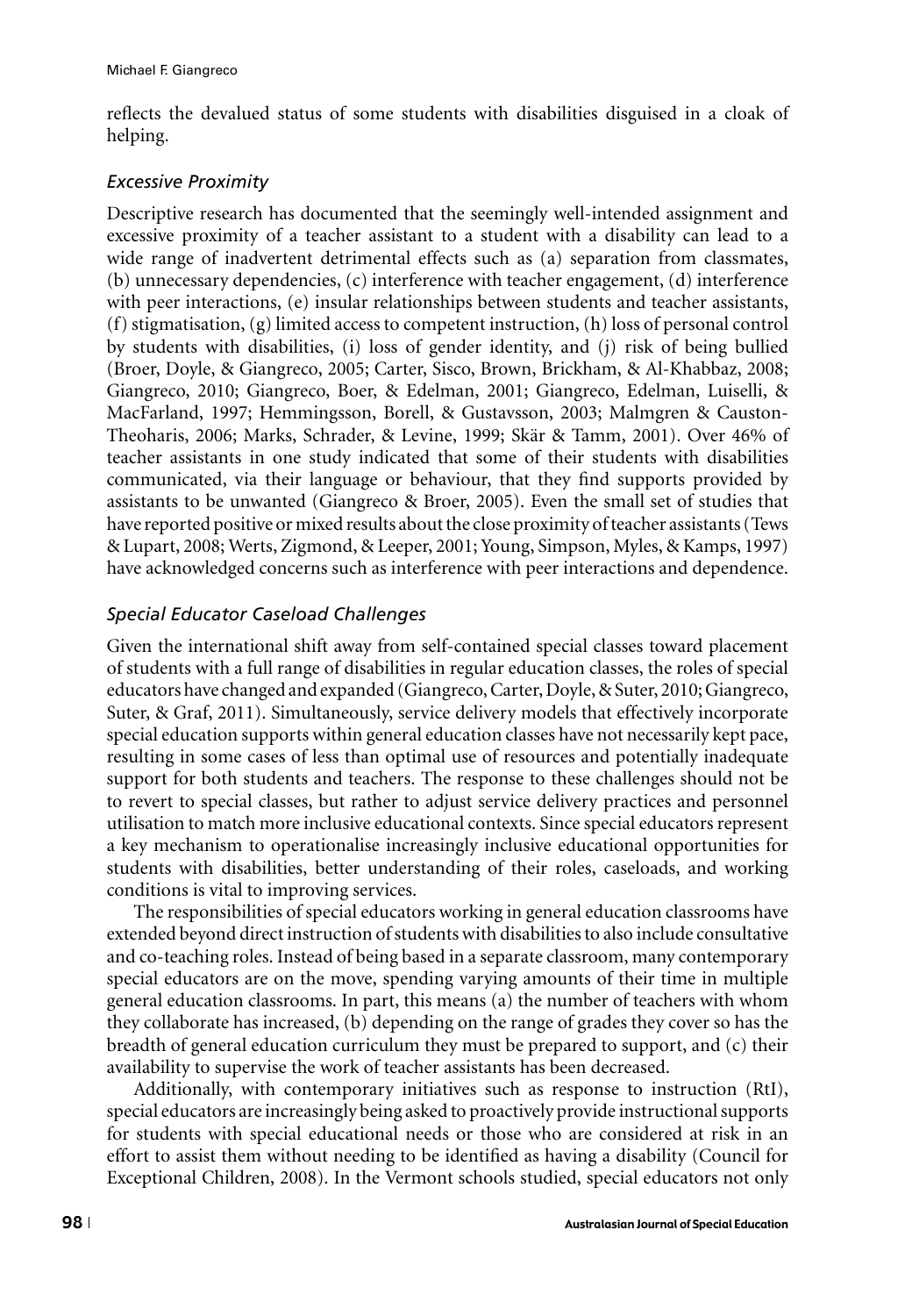served students with identified disabilities who were eligible for special education, but also students with disabilities who did not meet eligibility criteria to receive special education, as well as at-risk students (Giangreco, Suter, & Hurley, 2011; Suter & Giangreco, 2009). In some schools the combined number of students served by special educators rivalled or, in some cases, exceeded the average number of students without disability in regular classes. Additionally, many special educators reported engaging in high rates of pullout services (e.g., approximately 75% of special educator instructional time; Giangreco et al., 2011). This may be a response to current mismatches between special educator caseload parameters and the general absence of purposefully designed inclusive service delivery models.

Historically, US schools have based the availability of special education teachers on the number of students with disabilities identified as eligible for special education. While this approach seems logical, its underlying premise is rooted in earlier self-contained special models of service delivery. Recent research has encouraged more inclusion-oriented schools to base their availability of special educators on total school enrolment by using a simple measure referred to as *special educator school density*, namely a school's ratio of full-time equivalent special educators to total school enrolment (Suter & Giangreco, 2009; Giangreco et al., 2011). Special educator school density has been identified as one of the only school-level variables correlated with special educator self-efficacy ratings (Giangreco et al., 2011). It is an easy-to-calculate variable and can allow for between-school and even international comparisons among those that use some form of special educator role. Furthermore, it also provides a more complete understanding of service delivery than relying exclusively on average special educator caseload size.

The studies referred to here include examples of schools with nearly identical (a) average caseload sizes for their special educators of students eligible for special education (i.e., 11.5 students), and (b) total numbers of students with various special needs designations (i.e., at-risk, students with disability; 26%–28%). Yet these schools had widely different special educator school density ratios (e.g., 1:69 vs. 1:131); this is accounted for by the varying percentages of studentswhowere specificallyidentified as having a disability and eligiblefor special education (i.e., 8.8% vs. 18.5%). This highlights the concern that when schools rely on counting students in just one category of special educational needs to determine staffing it can have unintended consequences — so school leaders are encouraged to consider the total enrolment of the school when making special education staffing decisions. This can discourage unnecessary labelling of students as having a disability and may allow schools to project and maintain more stable and predictable staffing over time. To date, there is insufficient research to help guide decisions about special educator caseload parameters and deployment in inclusive schools; this remains an issue of great importance and immediate need.

## *Double Standards: Would It Be OK?*

An overarching conceptual concern about how schools utilise teacher assistants is whether their deployment, though well intended, actually represents serious inequities and double standards that would not be considered appropriate if applied to students without disability or special needs labels (Giangreco, 2003; Webster et al., 2010). For example, some students (particularly those with severe or low-incidence disabilities) receive the majority of their instruction from teacher assistants rather than from qualified teachers and special educators. At progress reporting time, it is not uncommon for teachers and special educators to ask the teacher assistant about a student's educational performance because the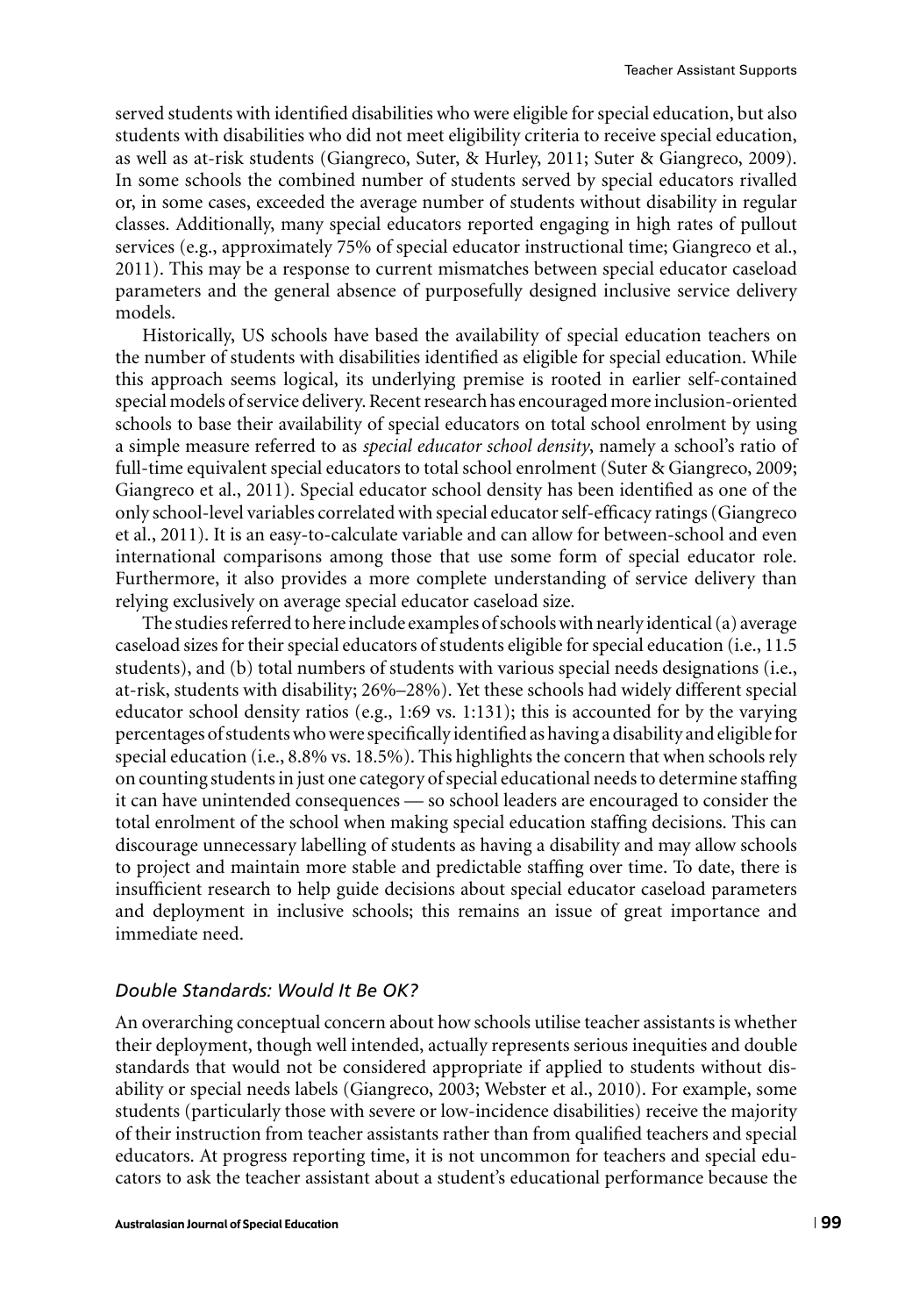assistant is more knowledgeable about the student's educational progress than the professional educators. Some students with disabilities are provided with extra tutorial support from teacher assistants who acknowledge that they are unskilled and/or uncomfortable in the subject matter being supported. These are just a few examples of common practices that if they were applied to students without disabilities would undoubtedly be considered unacceptable and should be considered unacceptable for students with disabilities. So a simple question can be asked about almost any practice to assist in judging its equity and appropriateness: 'Would it be OK if the student did not have a disability?' (Giangreco, 2003, p. 53).

# *What Schools Can Do*

School personnel have the capacity and responsibility to address teacher assistant issues in constructive ways; this requires both leadership and collaboration that engages multiple constituencies within the school community (e.g., teachers, special educators, parents, students, administrators, community members, teachers assistants). Significant change typically requires a sustained multi-year effort aligned with overall school improvement efforts. In reference to teacher assistant issues, improvement may be facilitated via a simultaneous, three-pronged, approach: (a) using existing teacher assistant supports wisely, (b) rethinking decision-making about teacher assistant supports, and (c) identifying and pursuing alternatives to overreliance on teacher assistants.

# *Using Existing Teacher Assistant Supports Wisely*

An initial step schools can take is to use their existing teacher assistant supports more wisely. Research on schoolwide planning to improve teacher assistant supports has focused on six longstanding categories: (a) acknowledging and demonstrating respect for teacher assistants; (b) initial orientation and ongoing training at the school, classroom and individual student levels; (c) hiring and assigning; (d) appropriate interactions with students and staff; (e) appropriate roles and responsibilities; and (f) supervision and evaluation. In a study including 46 schools in 13 states in the US, teams used a planning process to identify and address concerns in the aforementioned categories (Giangreco, Edelman, & Broer, 2003). Schools reported a variety of positive impacts on both adults (e.g., role clarification, higher morale, retention of personnel, home–school collaboration) and students (e.g., academic achievement, better behaviour and safety, more inclusion in regular classes, more peer engagement).

Although most schools are aware of the need to address these longstanding issues, far fewer deliberately address them in a comprehensive manner that aligns with overall school improvement efforts. Even those that do address these issues with relative effectiveness do not necessarily address the other two prongs (i.e., rethinking decision-making, alternatives to overreliance on teacher assistants). Utilising existing teacher assistant resources more wisely is necessary, but not sufficient to achieve substantial change that benefits both students with and without special educational needs.

# *Rethinking Decision-Making*

In the absence of any theoretically sound evidence-based decision-making processes, inclusion-oriented schools continue to grapple with how to make decisions about which students with disabilities should receive teacher assistant supports and how services should be provided. In a recent conceptual analysis, Giangreco, Doyle, and Suter (2012) argue that commonly used approaches to decision-making are flawed and ask the wrong questions,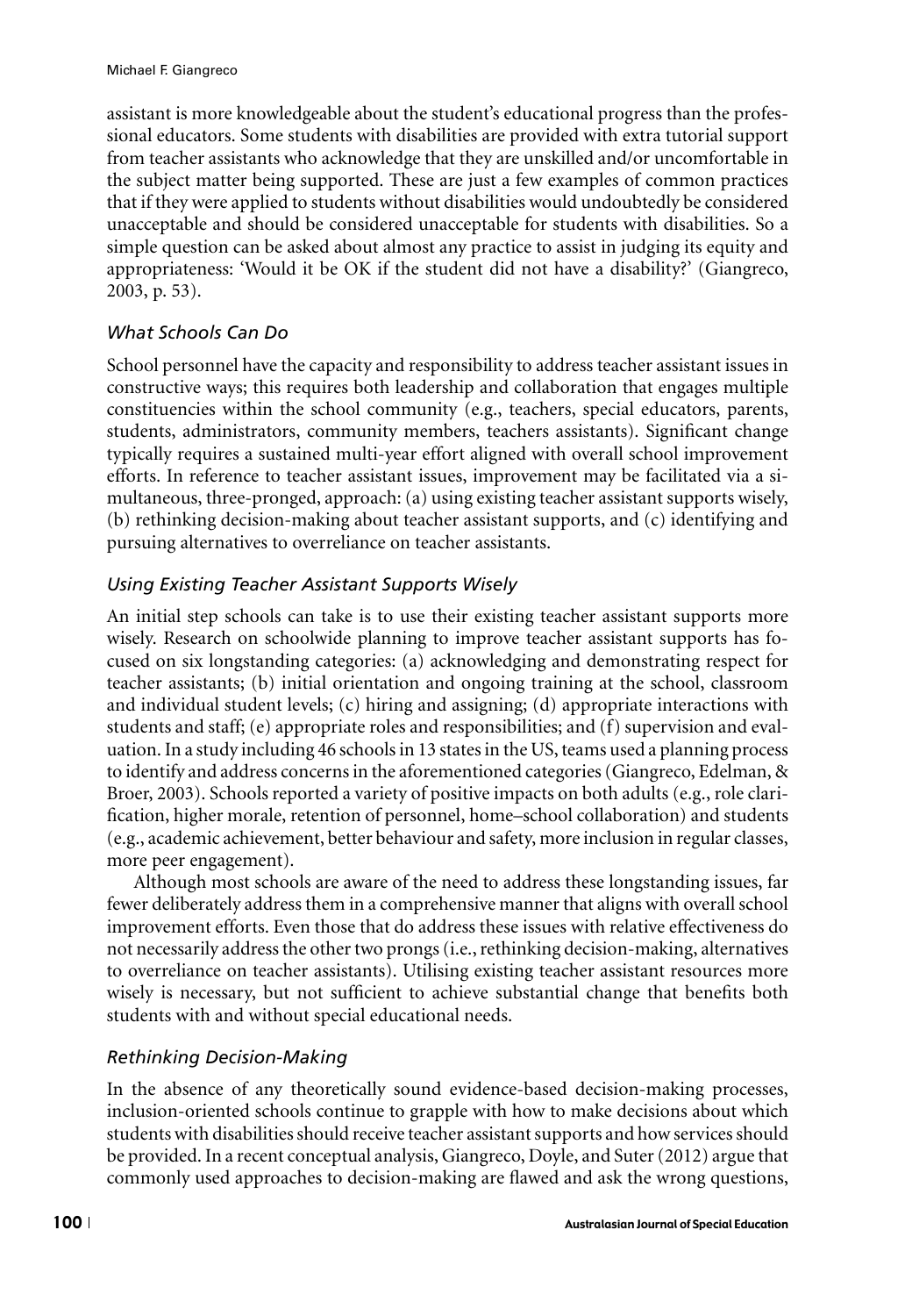in part because they are rooted in reactive justification models that inappropriately put too much emphasis on student characteristics:

*Posing justification questions is inherently problematic because it inhibits both logical and creative problem-solving by restricting potential solutions to a narrow, pre-determined, set of possibilities which focus on paraprofessionals as* the answer *rather than among a broader array of possibilities. (p. 364)*

Schools lacking clear models of inclusive service delivery are fertile ground for unhelpful justification approaches to flourish in ways that continue to subject students to questionable supports and, counterintuitively, may actually contribute to increasing the numbers of teacher assistants if they are perceived as the primary or exclusive support available to teachers and can be accessed through a justification process. Communities are encouraged to proactively replace justification approaches at both the school and classroom levels (Giangreco et al., 2012). Some foundational school-level actions include: (a) developing a shared understanding of inclusive education; (b) developing a set of principles to guide support services; (c) clarifying roles of all team members in reference to students with disabilities, starting with the lead professionals (e.g., teachers, special educators, administrators) before considering the roles of teacher assistants; (d) exploring and understanding school service delivery data (e.g., caseloads, personnel ratios); (e) self-assessing critical general and special education practices; and (f) building a service delivery model that accounts for the full range of student diversity. At the classroom level teams can (a) assess the classroom environment (e.g., physical arrangements, materials, arrangement/proximity of people) to facilitate belonging, participation, and learning; (b) plan individualised curriculum; (c) ensure purposeful instruction within typical class activities; and (d) provide necessary and contextually appropriate supports.

## *Alternatives to Overreliance on Teacher Assistants*

Recent research and common sense reminds us that no single alternative is likely to solve all the underlying service delivery problems that are manifested in our overreliance and ineffective utilisation of teacher assistants. Determining an individually selected set of alternatives by a cross-stakeholder group, using a field-tested process, can serve as a catalyst for school improvement (Giangreco, Broer, & Suter, 2011). When considering alternatives, it is important to remember that the goal is not reducing the numbers of teacher assistants (though in some cases that may occur), but rather to ensure appropriate educational supports for all students. It would be educationally inadvisable to merely reduce the number of teacher assistants without putting into place constructive alternative supports that more effectively meet student needs. Table 1 offers a list of some alternatives schools have employed to build more inclusive service delivery models while becoming less reliant on teacher assistants (Giangreco, Broer, & Suter, 2011; Giangreco, Halvorsen, Doyle, & Broer, 2004).

## Conclusion

Overuse and misuse of teacher assistants is a symptom, not a cause. Addressing challenges associated with teacher assistant utilisation may be most effectively addressed by simultaneously and persistently attending to root issues within general and special education. By purposely building integrated service delivery models with correspondingly inclusive practices we can strive to account for the academic and social learning needs representing the full range of student diversity present in our schools. In essence, a gift offered by our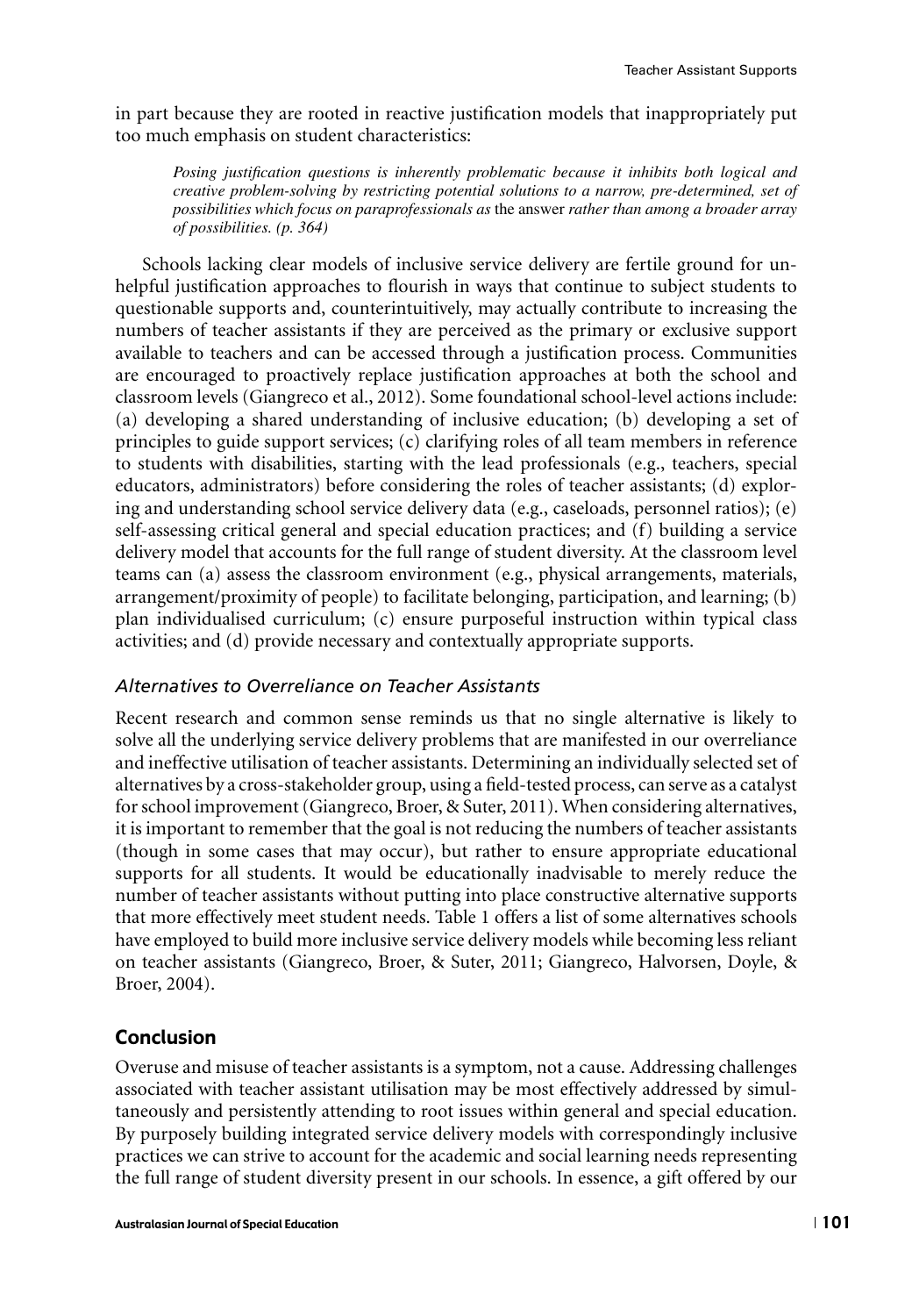### **TABLE 1**

| Alternatives to Overreliance on Teacher Assistants |  |
|----------------------------------------------------|--|
|----------------------------------------------------|--|

| Category of alternatives                                                           | <b>Brief description of alternatives</b>                                                                                                                                                                                                                                                                                                                                                                 |
|------------------------------------------------------------------------------------|----------------------------------------------------------------------------------------------------------------------------------------------------------------------------------------------------------------------------------------------------------------------------------------------------------------------------------------------------------------------------------------------------------|
| Resource reallocation                                                              | Resources may be reallocated by trading in teacher assistant positions to hire<br>additional special education teachers. Typically, one early career special<br>educator can be hired for approximately the same cost as three teacher<br>assistants.                                                                                                                                                    |
| Co-teaching                                                                        | Co-teaching involves assigning a teacher and special educator to work<br>together in the same classroom. To maintain a naturally occurring number<br>of students with special needs, it may be necessary to share the special<br>educator across three or four classes, depending on class size.                                                                                                         |
| Building capacity of<br>teachers                                                   | Building teacher capacity (e.g., expectations of teacher engagement with<br>students with disabilities, differentiated instruction, universal design,<br>response to instruction, positive behaviour supports, curriculum<br>overlapping, assistive technology) can reduce overreliance on teacher<br>assistants.                                                                                        |
| Paperwork assistants                                                               | Teacher assistants may be assigned clerical paperwork duties that free time for<br>special educators to collaborate with teachers and work directly with<br>students.                                                                                                                                                                                                                                    |
| Improving working<br>conditions for special<br>educators and<br>classroom teachers | Reducing caseload size, the grade range covered, and the number of teachers<br>with whom special educators interact can improve their working conditions.<br>Exploring changes in class size, availability of special educator support,<br>scheduling coordinated meeting times, and providing access to adapted<br>materials are examples of steps that can improve working conditions for<br>teachers. |
| Peer supports                                                                      | Encouraging peer support strategies can provide natural ways to support<br>students with disabilities that may also benefit students without disabilities.                                                                                                                                                                                                                                               |
| Self-determination                                                                 | Purposely teaching self-determination skills provides opportunities for<br>students with disabilities to have a voice in determining their own supports.                                                                                                                                                                                                                                                 |
| Teacher assistant pools                                                            | Establishing a small pool of highly skilled teacher assistants (or one floating<br>position for a small school) allows for their temporary assignments to<br>address specific, short-term needs.                                                                                                                                                                                                         |
| Fading plans                                                                       | In cases where a student is receiving a substantial amount of teacher assistant<br>support, developing a plan to fade that support as much as possible can<br>lead to greater student independence and more natural supports.                                                                                                                                                                            |
| Dual certified teachers                                                            | Hiring teachers who are certified in both general and special education<br>provides enhanced personnel capacity for all students.                                                                                                                                                                                                                                                                        |

students with disabilities is that their presence often prompts us to reflect on current practices and identify needs for improvement. When educational communities embrace this challenge and make changes to create inclusive learning environments and opportunities for students with disabilities, those efforts undoubtedly create better schools for all our students.

## **References**

- Australian Association of Special Education. (2007). *Position paper on teacher aides*. Bomaderry, Australia: Author. Retrieved from http://www.aase.edu.au/index.php?option=com\_content&view=article&id  $=64$ &Itemid  $= 99$
- Bingham, M.A., Spooner, F., & Browder, D. (2007). Training paraeducators to promote the use of augmentative and alternative communication by students with significant disabilities. *Education and Training in Developmental Disabilities*, *42*, 339–352.
- Blatchford, P., Bassett, P., Brown, P., Martin, C., Russell, A., & Webster, R. (2011). The impact of support staff on pupils' 'positive approaches to learning' and their academic progress. *British Educational Research Journal*, *37*, 443–464. doi:10.1080/01411921003734645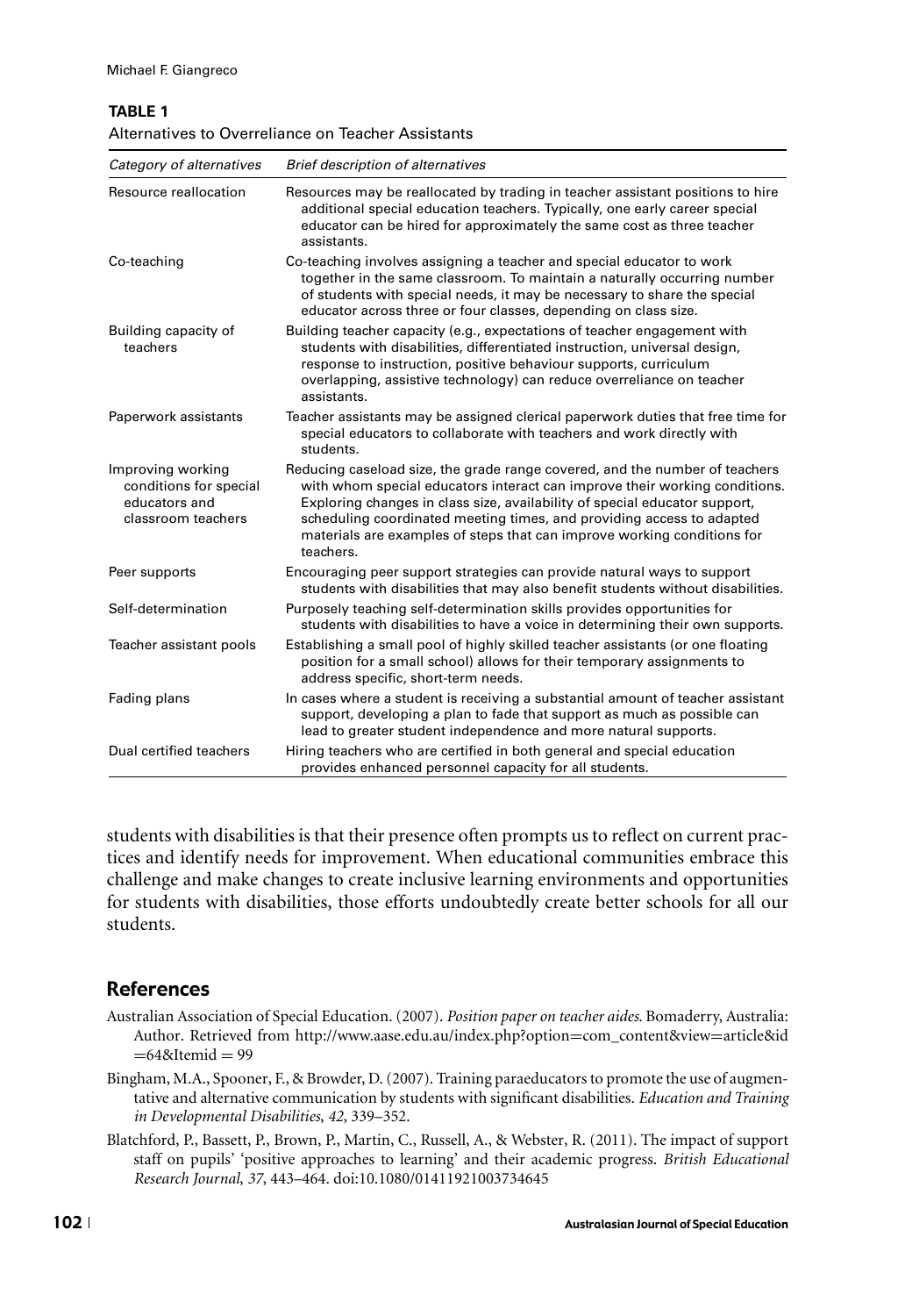- Blatchford, P., Russell, A., & Webster, R. (2011). *Reassessing the impact of teaching assistants: How research challenges practice and policy*. London, UK: Routledge.
- Bourke, P.E. (2009). Professional development and teacher aides in inclusive education contexts: Where to from here? *International Journal of Inclusive Education*, *13*, 817–827. doi:10.1080/13603110802128588
- Bourke, P., & Carrington, S. (2007). Inclusive education reform: Implicationsfor teacher aides.*Australasian Journal of Special Education*, *31*, 15–24. doi:10.1080/10300110601184701
- Broer, S.M., Doyle, M.B., & Giangreco, M.F. (2005). Perspectives of students with intellectual disabilities about their experiences with paraprofessional support. *Exceptional Children*, *71*, 415–430.
- Brown, L., Farrington, K., Knight, T., Ross, C., & Ziegler, M. (1999). Fewer paraprofessionals and more teachers and therapists in educational programs for students with significant disabilities. *Journal of the Association for Persons with Severe Handicaps*, *24*, 250–253.
- Butt, R., & Lowe, K. (2012). Teaching assistants and class teachers: Differing perceptions, role confusion and the benefits of skills-based training. *International Journal of Inclusive Education*, *16*, 207–219. doi:10.1080/13603111003739678
- Carter, E., O'Rourke, L., Sisco, L.G., & Pelsue, D. (2009). Knowledge, responsibilities, and training needs of paraprofessionals in elementary and secondary schools. *Remedial and Special Education*, *30*, 344–359. doi:10.1177/0741932508324399
- Carter, E.W., Sisco, L.G., Brown, L., Brickham, D., & Al-Khabbaz, Z.A. (2008). Peer interactions and academic engagement of youth with developmental disabilities in inclusive middle and high school classrooms. *American Journal on Mental Retardation*, *113*, 479–494. doi:10.1352/2008.113:479-494
- Causton-Theoharis, J.N., Giangreco, M.F., Doyle, M.B., & Vadasy, P.F. (2007). Paraprofessionals: The "sous-chefs" of literacy instruction. *Teaching Exceptional Children*, *40*(1), 56–62.
- Causton-Theoharis, J.N., & Malmgren, K.W. (2005). Increasing peer interactions for students with severe disabilities via paraprofessional training. *Exceptional Children*, *71*, 431–444.
- Council for Exceptional Children. (2008). *CEC's position on response to intervention (RTI): The unique role of special education and special educators*. Arlington, VA: Author. Retrieved from http://www.cec.sped.org/∼/Media/Files/Policy/CEC Professional Policies and Positions/RTI.pdf
- D'Alessio, S., & Watkins, A. (2009). International comparisons of inclusive policy and practice: Are we talking about the same thing? *Research in Comparative & International Education*, *4*, 233–249. doi:10.2304/rcie.2009.4.3.233
- Devlin, P. (2005). Effect of continuous improvement training on student interaction and engagement. *Research and Practice for Persons with Severe Disabilities*, *30*, 47–59. doi:10.2511/rpsd.30.2.47
- Fisher, M., & Pleasants, S.L. (2012). Roles, responsibilities, and concerns of paraeducators: Findings from a statewide survey. *Remedial and Special Education*, *33*, 287–297. doi:10.1177/0741932510397762
- French, N.K. (2001). Supervising paraprofessionals: A survey of teacher practices. *Journal of Special Education*, *35*, 41–53. doi:10.1177/002246690103500105
- Ghere, G., & York-Barr, J. (2007). Paraprofessional turnover and retention in inclusive programs: Hidden costs and promising practices. *Remedial and Special Education*, *28*, 21–32. doi:10.1177/07419325070280010301
- Giangreco, M.F. (2003). Working with paraprofessionals. *Educational Leadership*, *61*(2), 50–53.
- Giangreco, M.F. (2010). One-to-one paraprofessionals for students with disabilities in inclusive classrooms: Is conventional wisdom wrong? *Intellectual and Developmental Disabilities*, *48*, 1–13. doi:10.1352/1934-9556-48.1.1
- Giangreco, M.F., & Broer, S.M. (2003). *Guidelines for selecting alternatives to overreliance on paraprofessionals*. Burlington, VT: University of Vermont, Center on Disability and Community Inclusion. Retrieved from http://www.uvm.edu/∼cdci/evolve/gsa.html
- Giangreco, M.F., & Broer, S.M. (2005). Questionable utilization of paraprofessionals in inclusive schools: Are we addressing symptoms or causes? *Focus on Autism and Other Developmental Disabilities*, *20*, 10–26. doi:10.1177/10883576050200010201
- Giangreco, M.F., & Broer, S.M. (2007). School-based screening to determine overreliance on paraprofessionals. *Focus on Autism and Other Developmental Disabilities*, *22*, 149–158. doi:10.1177/10883576070220030201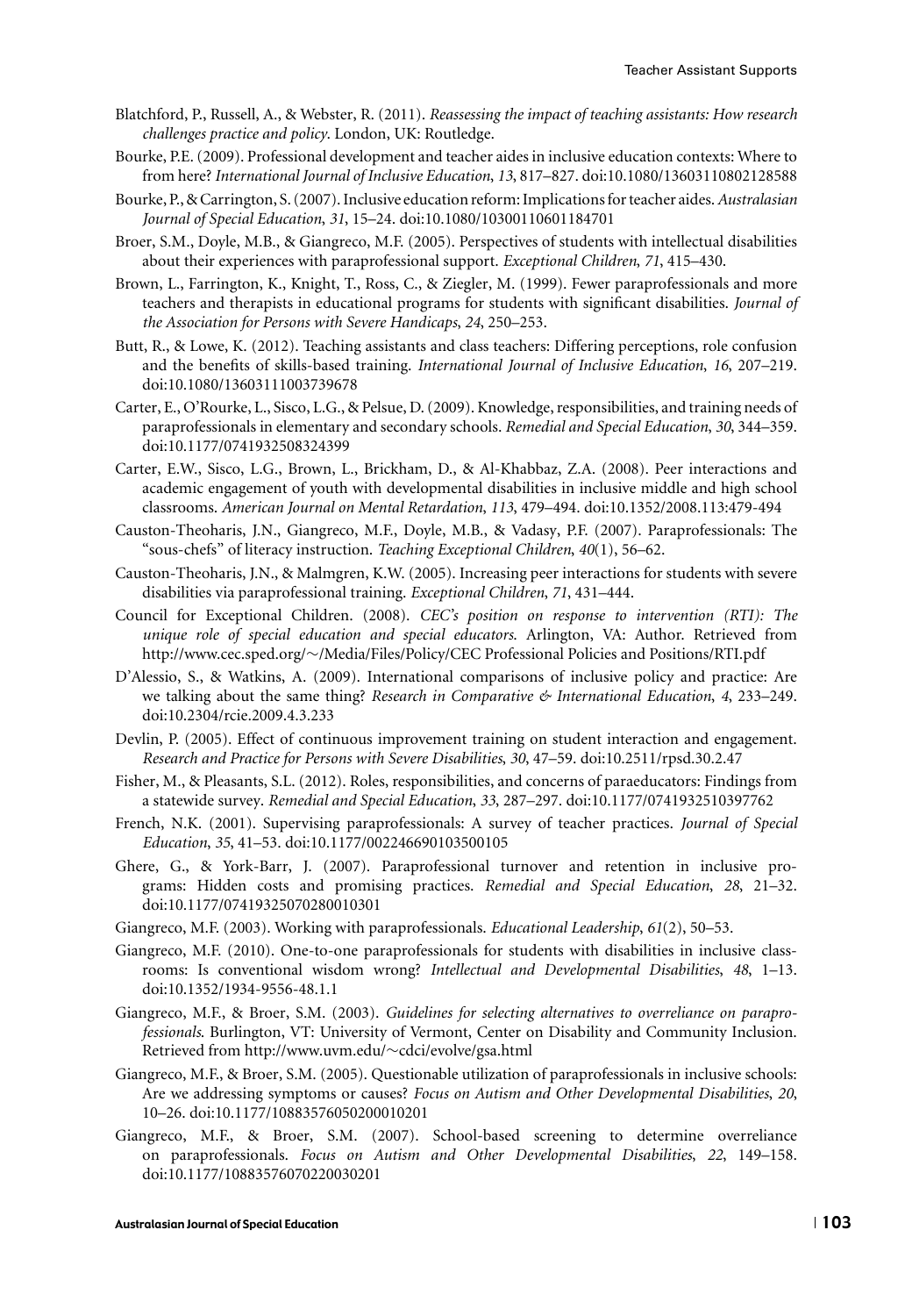- Giangreco, M.F., Broer, S.M., & Edelman, S.W. (1999). The tip of the iceberg: Determining whether paraprofessional support is needed for students with disabilities in general education settings. *Journal of the Association for Persons with Severe Handicaps*, *24*, 281–291.
- Giangreco, M.F., Broer, S.M., & Edelman, S.W. (2001). Teacher engagement with students with disabilities: Differences based on paraprofessional service delivery models. *Journal of the Association for Persons with Severe Handicaps*, *26*, 75–86.
- Giangreco, M.F., Broer, S.M., & Suter, J.C. (2011). Guidelines for selecting alternatives to overreliance on paraprofessionals: Field-testing in inclusion-oriented schools. *Remedial and Special Education*, *32*, 22–38. doi:10.1177/0741932509355951
- Giangreco, M.F., Carter, E.W., Doyle, M.B., & Suter, J.C. (2010). Supporting students with disabilities in inclusive classrooms: Personnel and peers. In R. Rose (Ed.), *Confronting obstacles to inclusion: International responses to developing inclusive schools* (pp. 247–263). Abingdon, UK: Routledge.
- Giangreco, M.F., & Doyle, M.B. (2007). Teacher assistants in inclusive schools. In L. Florian (Ed.), *The SAGE handbook of special education* (pp. 429–439). London, UK: Sage. doi:10.4135/9781848607989. n33
- Giangreco, M.F., Doyle, M.B., & Suter, J.C. (2012). Constructively responding to requests for paraprofessionals: We keep asking the wrong questions. *Remedial and Special Education*, *33*, 362–373. doi:10.1177/0741932511413472
- Giangreco, M.F., Doyle, M.B., & Suter, J.C. (in press). Teacher assistants in inclusive classrooms. In L. Florian (Ed.), *The SAGE handbook of special education* (2nd ed., pp. TBD). London, UK: Sage.
- Giangreco, M.F., Edelman, S.W., & Broer, S.M. (2003). Schoolwide planning to improve paraeducator supports. *Exceptional Children*, *70*, 63–79.
- Giangreco, M.F., Edelman, S.W., Broer, S.M., & Doyle, M.B. (2001). Paraprofessional support of students with disabilities: Literature from the past decade. *Exceptional Children*, *68*, 45–63.
- Giangreco, M.F., Edelman, S.W., Luiselli, T.E., & MacFarland, S.Z. (1997). Helping or hovering? Effects of instructional assistant proximity on students with disabilities. *Exceptional Children*, *64*, 7–18.
- Giangreco, M.F., Halvorsen, A.T., Doyle, M.B., & Broer, S.M. (2004). Alternatives to overreliance on paraprofessionals in inclusive schools. *Journal of Special Education Leadership*, *17*, 82–90.
- Giangreco, M.F., Hurley, S.M., & Suter, J.C. (2009). Special education personnel utilization and general class placement of students with disabilities: Ranges and ratios. *Intellectual and Developmental Disabilities*, *47*, 53–56. doi:10.1352/2009.47:53-56
- Giangreco, M.F., Smith, C.S., & Pinckney, E. (2006). Addressing the paraprofessional dilemma in an inclusive school: A program description. *Research and Practice for Persons with Severe Disabilities*, *31*, 215– 229.
- Giangreco, M.F., Suter, J.C., & Doyle, M.B. (2010). Paraprofessionals in inclusive schools: A review of recent research. *Journal of Educational and Psychological Consultation*, *20*, 41–57. doi:10.1080/10474410903535356
- Giangreco, M.F., Suter, & Graf, V. (2011). Roles of team members supporting students with disabilities in inclusive classrooms. In M.F. Giangreco, C.J. Cloninger, & V.S. Iverson (Eds.), *Choosing outcomes and accommodations for children: A guide to educational planning for students with disabilities* (3rd. ed., pp. 197–204). Baltimore, MD: Brookes.
- Giangreco, M.F., Suter, J.S., & Hurley, S.M. (2011). Revisiting personnel utilization in inclusion-oriented schools. *Journal of Special Education*. Advance online publication. doi:10.1177/0022466911419015
- Groom, B., & Rose, R. (2005). Supporting the inclusion of pupils with social, emotional and behavioural difficulties in the primary school: The role of teaching assistants. *Journal of Research in Special Educational Needs*, *5*, 20–30. doi:10.1111/j.1471-3802.2005.00035.x
- Hemmingsson, H., Borell, L., & Gustavsson, A. (2003). Participation in school: School assistants creating opportunities and obstacles for pupils with disabilities. *Occupational Therapy Journal of Research: Occupation, Participation and Health*, *23*(3), 88–98.
- Howard, R., & Ford, J. (2007). The roles and responsibilities of teacher aides supporting students with special needs in secondary school settings. *Australasian Journal of Special Education*, *31*, 25–43. doi:10.1080/10300110701268461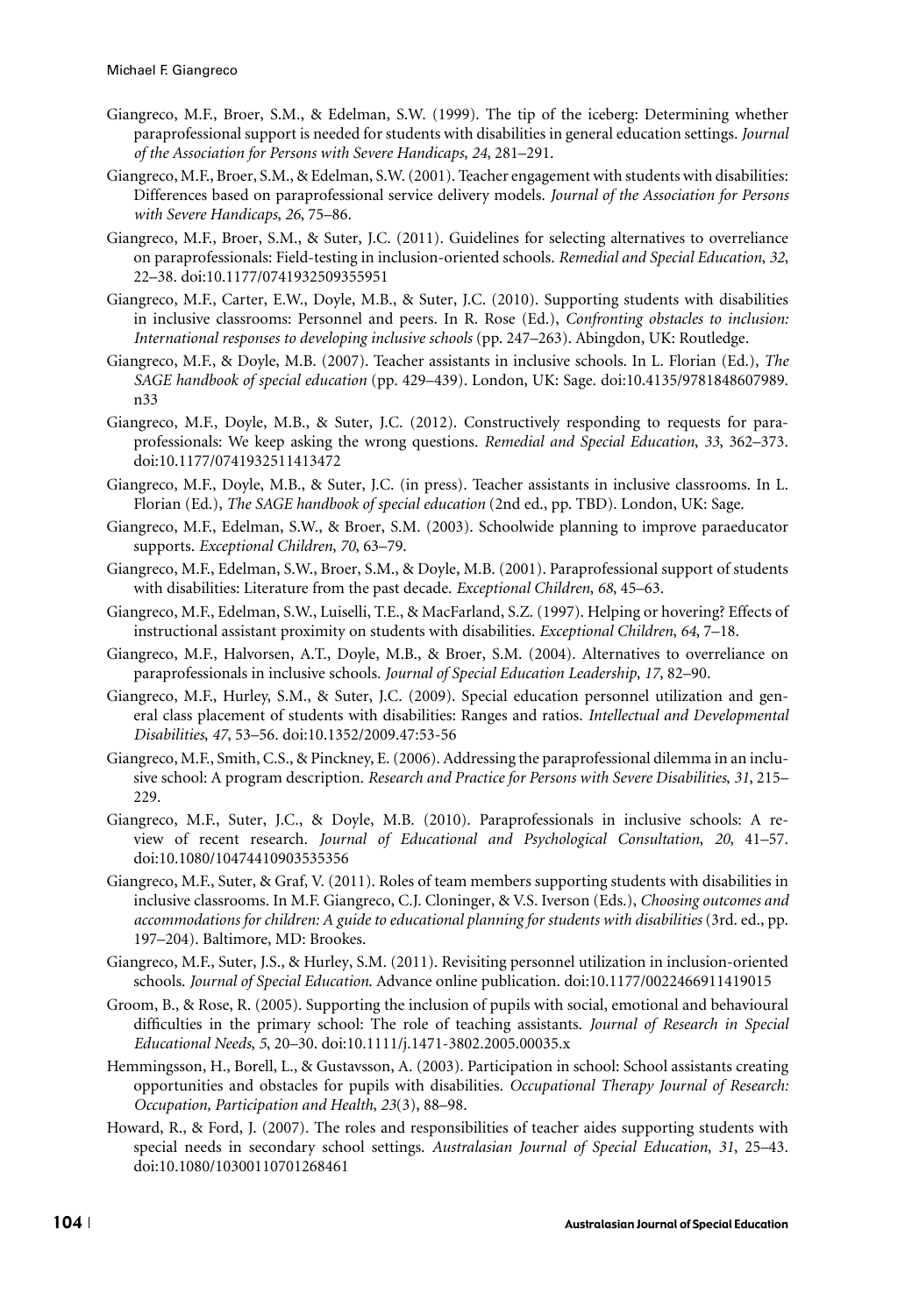- Logan, A. (2006). The role of the special needs assistant supporting pupils with special educational needs in Irish mainstream primary schools. *Support for Learning*, *21*, 92–99. doi:10.1111/j.1467- 9604.2006.00410.x
- Malmgren, K.W., & Causton-Theoharis, J.N. (2006). Boy in the bubble: Effects of paraprofessional proximity and other pedagogical decisions on the interactions of a student with behavioral disorders. *Journal of Research in Childhood Education*, *20*, 301–312. doi:10.1080/02568540609594569
- Malmgren, K.W., Causton-Theoharis, J.N., & Trezek, B.J. (2005). Increasing peer interactions for students with behavioral disorders via paraprofessional training. *Behavioral Disorders*, *31*, 95–106.
- Marks, S.U., Schrader, C., & Levine, M. (1999). Paraeducator experiences in inclusive settings: Helping, hovering, or holding their own? *Exceptional Children*, *65*, 315–328.
- McDonnell, J., Johnson, J.W., Polychronis, S., & Risen, T. (2002). Effects of embedded instruction on students with moderate disabilities enrolled in general education classes. *Education and Training in Mental Retardation and Developmental Disabilities*, *37*, 363–377.
- Quilty, K.M. (2007). Teaching paraprofessionals how to write and implement Social Stories for students with autism spectrum disorders. *Remedial and Special Education*, *28*, 182–189. doi:10.1177/07419325070280030701
- Riggs, C.G., & Mueller, P.H. (2001). Employment and utilization of paraeducators in inclusive settings. *Journal of Special Education*, *35*, 54–62. doi:10.1177/002246690103500106
- Rubie-Davies, C.M., Blatchford, P., Webster, R., Koutsoubou, M., & Bassett, P. (2010). Enhancing learning? A comparison of teacher and teaching assistant interactions with pupils. *School Effectiveness and School Improvement*, *21*, 429–449. doi:10.1080/09243453.2010.512800
- Rutherford, G. (2011). Doing right by teacher aides, students with disabilities, and relational social justice. *Harvard Educational Review*, *81*, 95–118.
- Rutherford, G. (2012). In, out or somewhere in between? Disabled students' and teacher aides' experiences of school. *International Journal of Inclusive Education*, *16*, 757–774. doi:10.1080/13603116.2010. 509818
- Shaddock, A. J., Nielsen, T.W., Giorcelli, L., Kilham, C.H., & Hoffman-Raap, L. (2007).What are the critical factors in ensuring successful collaboration between mainstream teachers and teaching assistants? In A. J. Shaddock, B. Smyth King, & L. Giorcelli (Eds.), *A project to improve the learning outcomes of students with disabilities in the early, middle and post compulsory years of schooling. Part 1: Research objectives, methodology, analyses, outcomes and findings, and implications for classroom practice* (pp. 209–259). Canberra: Australian Government Department of Education, Science & Training. Retrieved from http://www.canberra.edu.au/researchrepository/items/a5cc5891-3ac6-5572-bab4-b7d439ab3db1/1/
- Skär, L., & Tamm, M. (2001). My assistant and I: Disabled children's and adolescents' roles and relationships to their assistants. *Disability & Society*, *16*, 917–931. doi:10.1080/09687590120084010
- Suter, J.C., & Giangreco, M.F. (2009). Numbers that count: Exploring special education and paraprofessional service delivery in inclusion-oriented schools. *Journal of Special Education*, *43*, 81–93. doi:10.1177/0022466907313353
- Tews, L., & Lupart, J. (2008). Students with disabilities' perspectives of the role and impact of paraprofessionals in inclusive education settings. *Journal of Policy and Practice in Intellectual Disabilities*, *5*, 39–46. doi:10.1111/j.1741-1130.2007.00138.x
- Tompkins, R.H, Ratcliff, N., Jones, C., Vaden, S.R., Hunt, G., & Sheehan, H.C. (2012). The myth of the foolproof script: Can paraprofessionals effectively improve kindergarten student achievement using a scripted phonics program? *Early Years: An International Journal of Research and Development*, *32*, 313– 323.
- Tillery, C.Y., Werts, M.G., Roark, R., & Harris, S. (2003). Perceptions of paraeducators on job retention. *Teacher Education and Special Education*, *26*, 118–127. doi:10.1177/088840640302600205
- Wallace, T., Shin, J., Bartholomay, T., & Stahl, B.J. (2001). Knowledge and skills for teachers supervising the work of paraprofessionals. *Exceptional Children*, *67*, 520–533.
- Webster, R., Blatchford, P., Bassett, P., Brown, P., Martin, C., & Russell, A. (2010). Double standards and first principles: Framing teaching assistant support for pupils with special educational needs. *European Journal of Special Needs Education*, *25*, 319–336. doi:10.1080/08856257.2010.513533